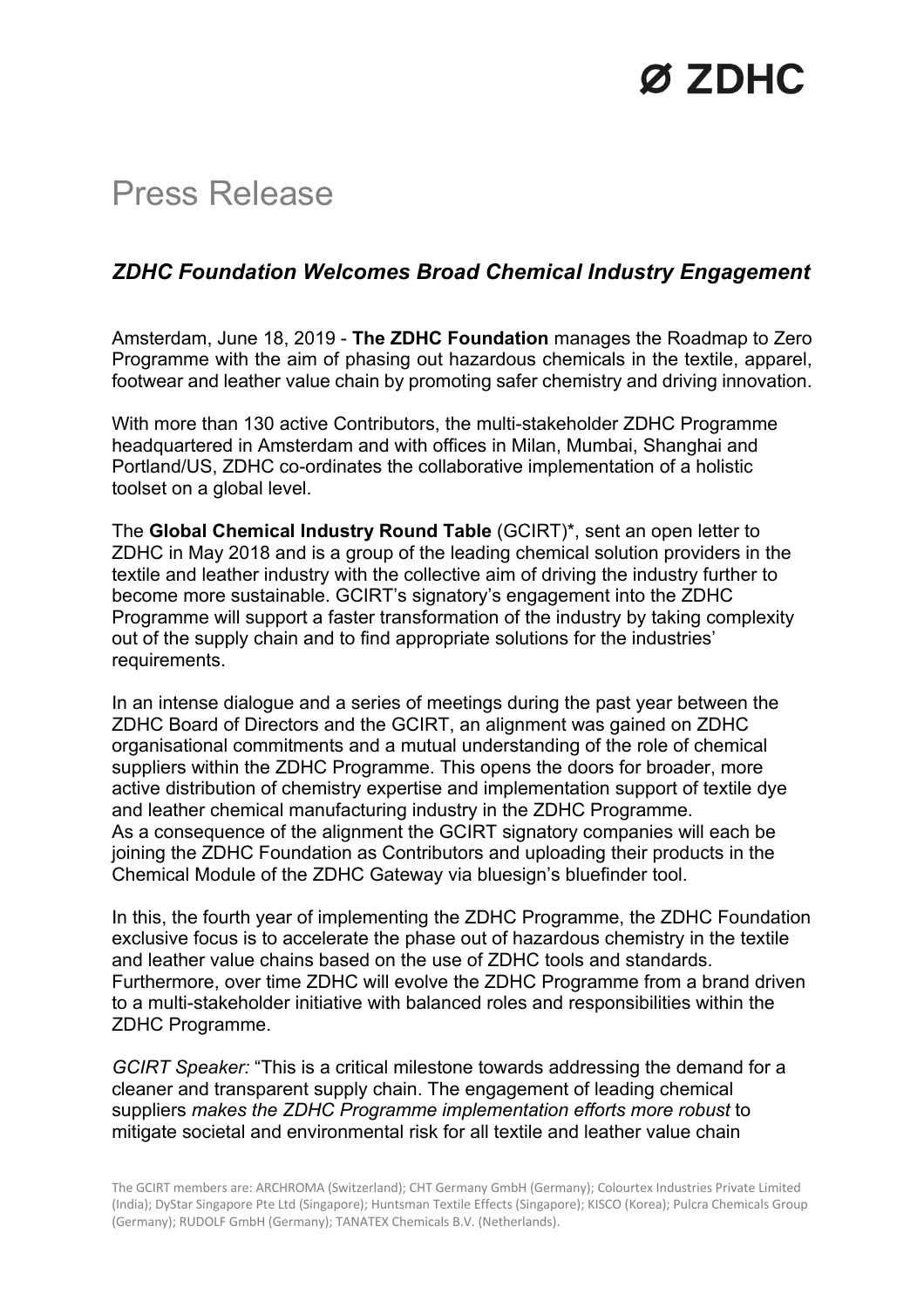# Ø ZDHC

stakeholders. It is only by working together that we will be able to shift the needle in the way we tackle urgent sustainability challenges in the textile and leather industry."

*Frank Michel, Executive Director, ZDHC Foundation: "To further accelerate the transformation of our industry we need to engage with all relevant participants of the value chain to shape the ZDHC Programme from a finite 'roadmap to 2020' mission to an infinite ZDHC Programme with broad multi-stakeholder support."*

*Charles Dickinson, Chair of the ZDHC Board of Directors: "We are all in agreement, that the current situation of proliferation of detox approaches and their supporting testing schemes is ineffective and costly. Therefore, we acknowledge that we share a common objective in the alignment of resources that drive better chemistry and innovations that reduce the chemical and environmental footprint of the textile and leather industries"*

The alignment with the chemical suppliers focuses on a harmonised industry approach to implementation that reduces duplicative efforts and complexity in the value chain whilst clarifying and strengthening the role of the chemical industry as a whole in the ZDHC Programme:

#### **The ZDHC MRSL & MRSL update**

Further development of this standard will ensure adequate participation of the engaged textile and leather chemical manufacturers within the ZDHC MRSL Focus Areas, Advisory Groups and Councils to ensure that future updates represent current best chemical manufacturing techniques and can be reliably met by the industry.

#### **ZDHC MRSL Level 0 Conformity**

The ZDHC MRSL Level 0 conformance (self-declaration) was initially necessary to gain broad engagement of the chemical suppliers in our value chain. To move to the next level of ZDHC MRSL conformance for sustainable chemistry, Level 0 will be phased out in 2020. This prevents a stagnation of low ZDHC MRSL conformance and gains higher confidence in chemical formulations and their suppliers that are listed in the Chemical Module of the ZDHC Gateway.

#### **Chemical Supplier Leader Programme**

The chemical suppliers will support the Foundation in establishing a Chemical Supplier Leader Programme that reflects and rewards the ambition for continuous improvement in textile and leather chemical manufacturing. The spirit of this new programme will be jointly developed in the coming months and implemented in 2020.

#### **ZDHC Conformity Pyramid Approach**

During the intense dialogue, all parties agreed that, the acceptance of the ZDHC MRSL and the related conformity system (Level 3 includes Level 2 and 1, Level 2 includes Level 1) by all stakeholders is fundamental to the success of the ZDHC Programme.

Commenting on the alignment Frank Michel, *Executive Director, ZDHC Foundation says: "The organisation and the ZDHC Programme is dedicated to continuous* 

The GCIRT members are: ARCHROMA (Switzerland); CHT Germany GmbH (Germany); Colourtex Industries Private Limited (India); DyStar Singapore Pte Ltd (Singapore); Huntsman Textile Effects (Singapore); KISCO (Korea); Pulcra Chemicals Group (Germany); RUDOLF GmbH (Germany); TANATEX Chemicals B.V. (Netherlands).